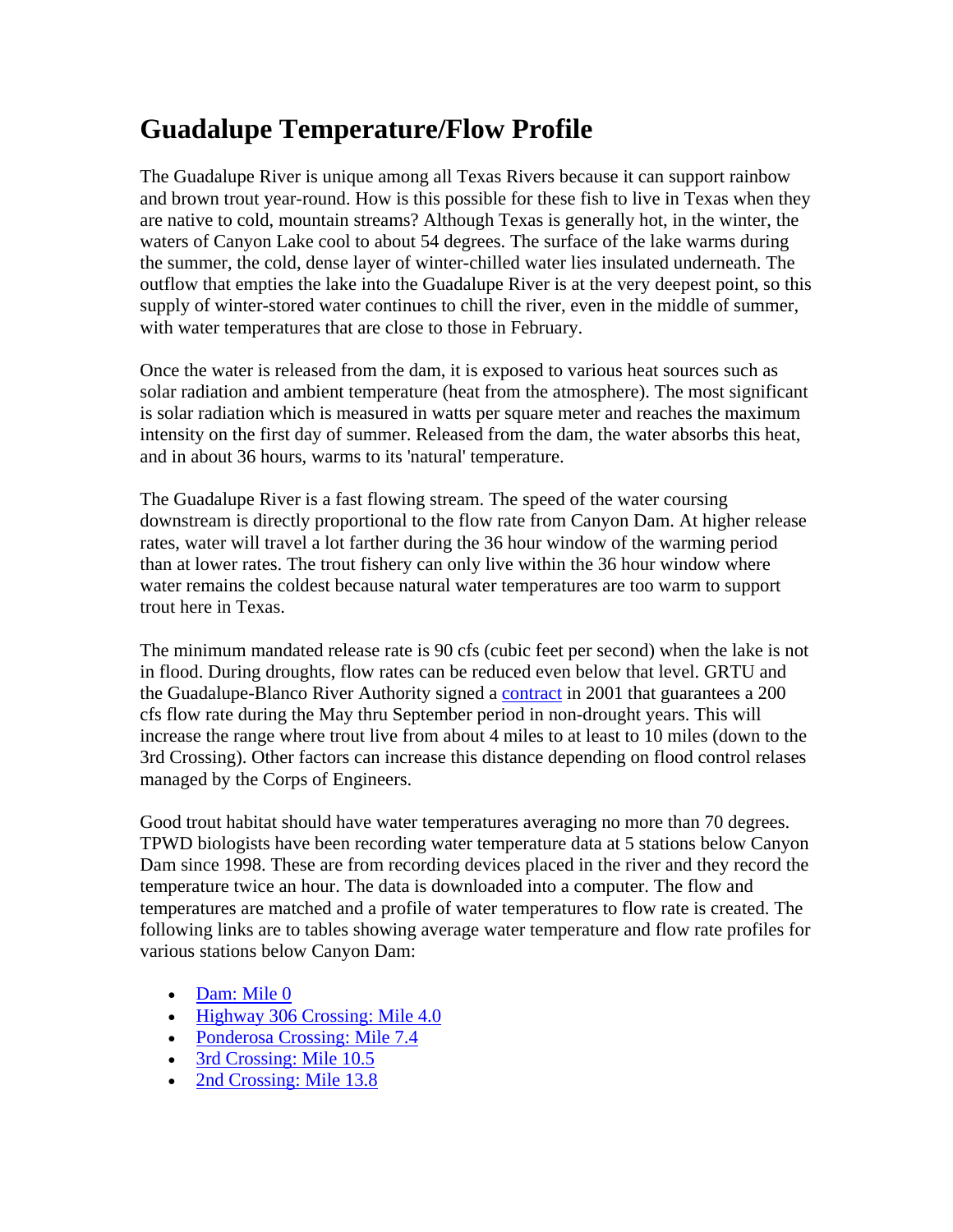Discussion: Thousands of temperature and flow measurements collected over 5 years were averaged into flow slots at two week intervals during the May 1 to September 30 period of the flow protection agreement. During the period, there are ever changing variables that effect how fast water warms, so a two week generalization was in order. Slots in the table that are blank did not have temperature recorded. Some temperature recorders were lost, stolen or vandalized so some stations are more complete than others. Even though the data was collected over a 5 year span, the water temperature is extremely consistent at Canyon Dam- year after year- a variation of less than  $+/- 2$ degrees. The downstream most stations such as 3rd Crossing and 2nd Crossing are very consistent- although the variables that cause the water to warm have greater influence the farther downstream you go. On the average, May and June are the two rainiest months of the year, followed by two dry months. Flows tend to run a lot lower during August, so most to the releases made during that month were at the minimum rate, until 2003 when the flow agreement kept the rate above 200 cfs.

Conclusion: The tables show how water temperature is highly influenced by the flow rate and distance from Canyon Dam. Although there are blanks in the table, the picture is clear: water temperatures at the 3rd Crossing will remain low enough when the flow agreement is triggered to sustain the trout fishery over summer. It is indeed possible that the flow agreement will sustain the trout fishery to the 2nd Crossing.

Averages are important, but they don't show us what's happening in a particular 24 hour time span. On a daily basis, water temperatures respond greatly to weather conditions. A cloudy, rainy day will reduce the solar heating of the water, and consequently maximum water temperatures will remain several degrees cooler.

The following link presents historical, daily water temperature/flow graphs from May 1 to September 30 for the years 1998 through 2003 for the 5 monitoring stations. Simply select the "Start" and "End" dates at the top of the page. Flow rates were also included as an important perspective on water temperatures, although they do not 'fit' on a temperature chart. The "FLOW-CFS" increases the scale, and detail is diminished. To view only water temperatures on a more detailed scale, select the individual temperature 'sensors' on the right hand column and do not select "FLOW-CFS". The temperatures are charted at hourly intervals- 24 hours a day. There are days where data is missing.

## [Detailed Daily Temperature and Flow Graphs](http://www.grtu.org/%7Egrtuorg/guadtemp)

Conclusion: The graphs show the details of warming from the sun at various distances from the dam. Some days the warming is less, probably the result of cloud cover. The downstream-most "2nd Crossing" has the warmest temperature spikes and a rather large fluctuation in daily temperature. Even when the average temperature of this station does not exceed 71, temperature spikes can reach as high as 76 degrees and that is very stressful for trout. Possibly the wide variation at 2nd Crossing is the result of "The Chute" just above, which is a narrow channel coursing through a wide shelf of rock in the riverbed, but emerged from the water during low flows. The rock acts as a heat sink and conductor of heat directly into the water. The 3RD Crossing shows less variation in